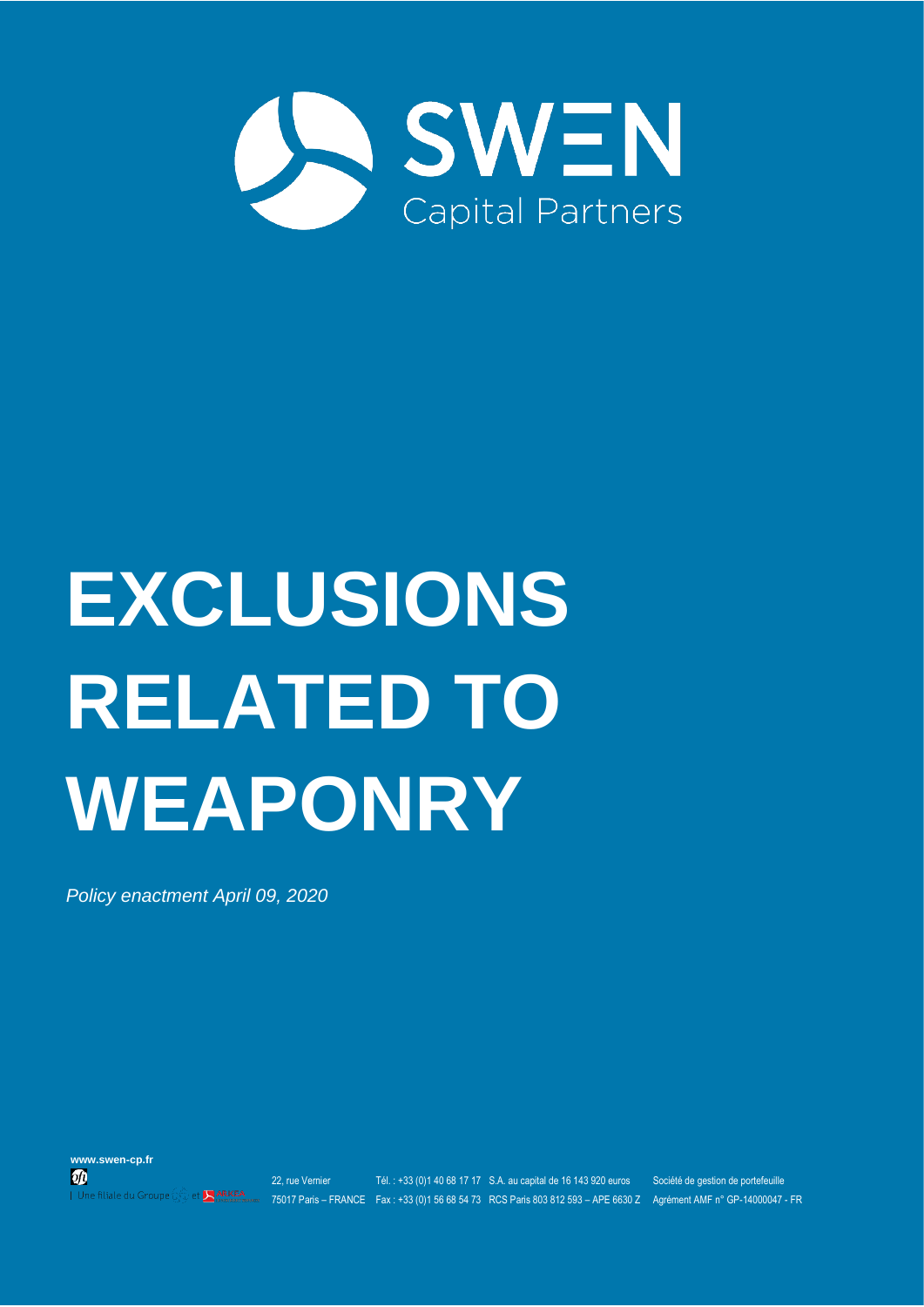

**SWEN Capital Partners has decided to adopt a specific exclusions policy regarding its investments** 

**(primary, secondary or direct) concerning activities linked to the sector of weaponry. This policy addresses the activities of the companies evaluated and not those of their clients, suppliers or other stakeholders.**

**To remove the utmost ambiguity inherent in the adoption of such an exclusions policy, clarifications regarding definitions, scope of coverage and applicable thresholds are made below.**

#### **1. Weaponry-related activities - definitions**

Companies and entities (hereinafter called "companies") engaged in the manufacture, trade or storage of **weapons** (including armoured vehicles, military vehicles, warships and warplanes) are considered to be linked to **ammunition** and **weapons systems**.

• All categories of **weapons** and **ammunition** are included in the scope provided that their primary purpose or their majority use consists in neutralising, wounding or killing; their offensive use as defensive is not differentiating.

• **Weapons systems** refer to all the devices (equipment, hardware, services, software, means of movement, etc.) required to use a weapon. Note that only direct investment operations (excluding investment in funds) integrate weapons systems into the exclusion scope. SWEN Capital Partners acknowledges that this demanding approach cannot be requested from the managers of the funds considered for investment.

• Electronic surveillance and cyber defense activities\* are considered to be outside the scope of this policy, except for their application in weapon systems.

Also included in the scope are companies engaged in the manufacture, trade or storage of **key components** of weapons, ammunition and weapon systems. Components that meet one of the following two conditions are defined as key:

Their sole purpose (specific design) is to be used in a weapon, ammunition or weapon system; OR

- i. Their sole purpose (specific design) is to be used in a weapon, ammunition or weapon system; **OR**
- ii. Their use conditions the lethality of the instrument used.

# **2. For direct investments (directly or via one or more Investment Holdings)**

SWEN Capital Partners highlights its commitment to abide by the international conventions of Ottawa and Oslo relating to the prohibition of anti-personnel mines (APM) and cluster munitions (CM). This exclusion is also imposed on all French asset management companies . SWEN Capital Partners will not make any investment in a company involved in the manufacture, trade or storage of antipersonnel mines and / or cluster munitions or their key components for the assembly or operation of these weapons (APM and CM).

Furthermore, SWEN Capital Partners commits to not make any investment in a company engaged in the manufacture, trade and storage of **weapons**, **ammunition** and **weapon systems** or their **key components**. This is regardless of the amount of turnover achieved in one of these activities.

## **3. For Investments in Funds (primary and secondary operations)**

#### **For primary operations**

SWEN Capital Partners underlines its commitment to respect the international conventions of Ottawa and Oslo relating to the prohibition of anti-personnel mines (APM) and cluster munitions (CM). SWEN Capital Partners will not make any investment in an Investment Fund which would invest in a company involved in the manufacture, trade or storage of anti-personnel mines and / or cluster bombs or their key components for assembly or the functioning of these weapons (APM and CM).

Furthermore, SWEN Capital Partners commits to ensure that the fund considered for investment will not invest and has not invested in a company which accounts **at least 5% of its turnover** (excluding APM and CM) in activities related to the manufacture, trade and storage of **weapons**, **ammunition** or their **key components**.

These investment criteria specific to SWEN Capital Partners are communicated to the managers of the fund considered for investment and must be subject to contractual negotiations in order to be included in the side letters

#### For secondary operations

For secondary operations of constituted portfolios (funds and funds of funds), SWEN surveilles at least the 10 companies having the most significant weight of the portfolio at the date of the analysis (by performing a transparency analysis and based on the last known valuation of the assets making up the portfolio). To be eligible for

*\*« All activities carried out in order to intervene militarily or not in cyberspace to guarantee the effectiveness of the action of the armed forces, the accomplishment of the missions entrusted (...). Cyber defence should be distinguished from cybercrime, which corresponds to all traditional and new crimes and offenses committed, via digital networks»[. www.defense.gouv.fr,](https://www.defense.gouv.fr/portail/enjeux2/la-cyberdefense/la-cyberdefense/presentation) April 9th, 2020..*

 *<sup>\*\*</sup> See AMF Doctrine relating to "Information to be provided by collective investment schemes incorporating non-financial approaches" March 11th, 2020, p.7*